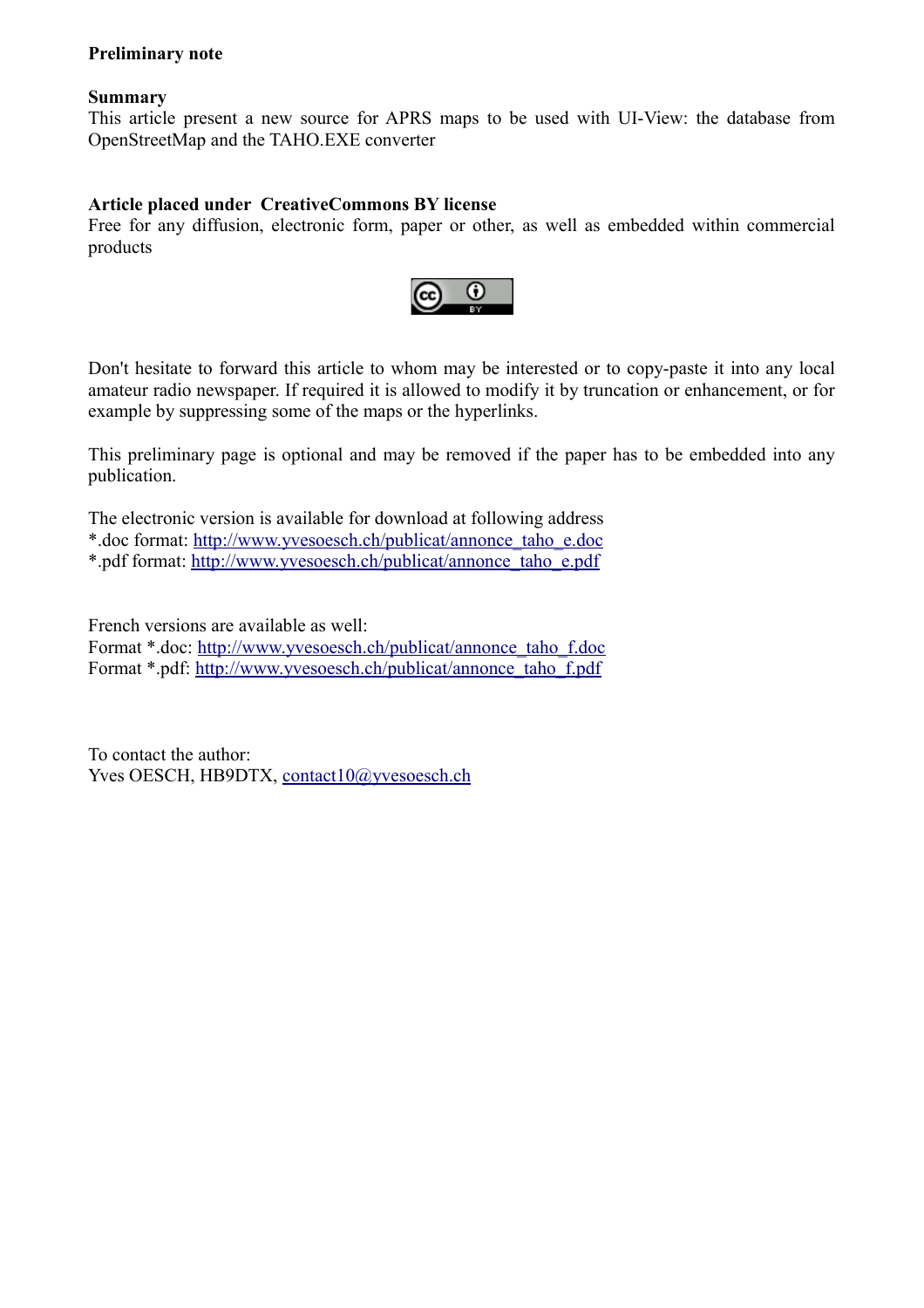By Yves OESCH / HB9DTX, May 2010, [contact10@yvesoesch.ch](mailto:contact10@yvesoesch.ch)

## **Short introduction to APRS**

Many radio amateurs know APRS (Automatic Position Reporting System). This transmission mode aims to transmit geographical positions of mobiles (and fixed) stations, over packet radio. Using a suitable software (UI-View for example) the whole activity on the air can be displayed on a computer screen. It's also possible to send short messages (SMS like), broadcast announcements, place objects on the map that are visible to others stations,... APRS is typically located on 144.800 MHz in Europe. It requires very few hardware. An FM transmitter, an antenna, a computer and a software are the mandatory components of an APRS system. Even the TNC can be emulated through the sound card of the PC.

### **UI-View software**

Within the Windows world, UI-View is a very appreciated software. Its creator Roger Barker has sadly become Silent Key since some years now. Nevertheless, many OM have developed or are still developing plug-ins for UI-View. It's downloadable on the official website: [www.ui-view.org](http://www.ui-view.org/)

### **UI-View maps**

To represent the geographical position of the active APRS stations, one needs a map. UI-View comes along with a few of them, but it's quite easy to add some more, especially when using TAHO.EXE (see below). Of course the process can be done « by hand » but it's quite tedious. By the way, any graphical file may be used as a map by UI-View. The condition is to describe the coordinates of the map borders in an associated \*.INF file.

TAHO.EXE generated directly both files (\*.JPG and \*.INF) in a few mouse clicks.

## **OpenSteetMap**

OpenStreetMap is a map of the whole world, which is available for free, to anybody, without any restriction. Most important thing, it's editable by anybody. Similarly to « wikipedia », OpenStreetMap may be corrected, and enhanced by any web user. The quality of the map is still very variable around the world but it's continuously improving. In some areas, only a few roads have been sketched, but in other regions, the mapping is done in a very comprehensive way, including buildings, trees, shops, public transportation networks. In these regions the map quality may be much better than google maps. The [center of London](http://www.openstreetmap.org/?lat=51.5076&lon=-0.1121&zoom=14&layers=B000FTF) or the city of [Port-au-Prince in Haïti](http://www.openstreetmap.org/?lat=18.5498&lon=-72.3198&zoom=14&layers=B000FTFT) are quite good examples of nice maps.

OpenStreetMap is available at following address: [www.openstreetmap.org](http://www.openstreetmap.org/)

Nowadays, the number of registered users of OSM went over 250'000. This starts to be not so negligible anymore. And this number keeps growing day after day. As it's not required to register oneself to use the maps, the number of occasional users is in fact much bigger.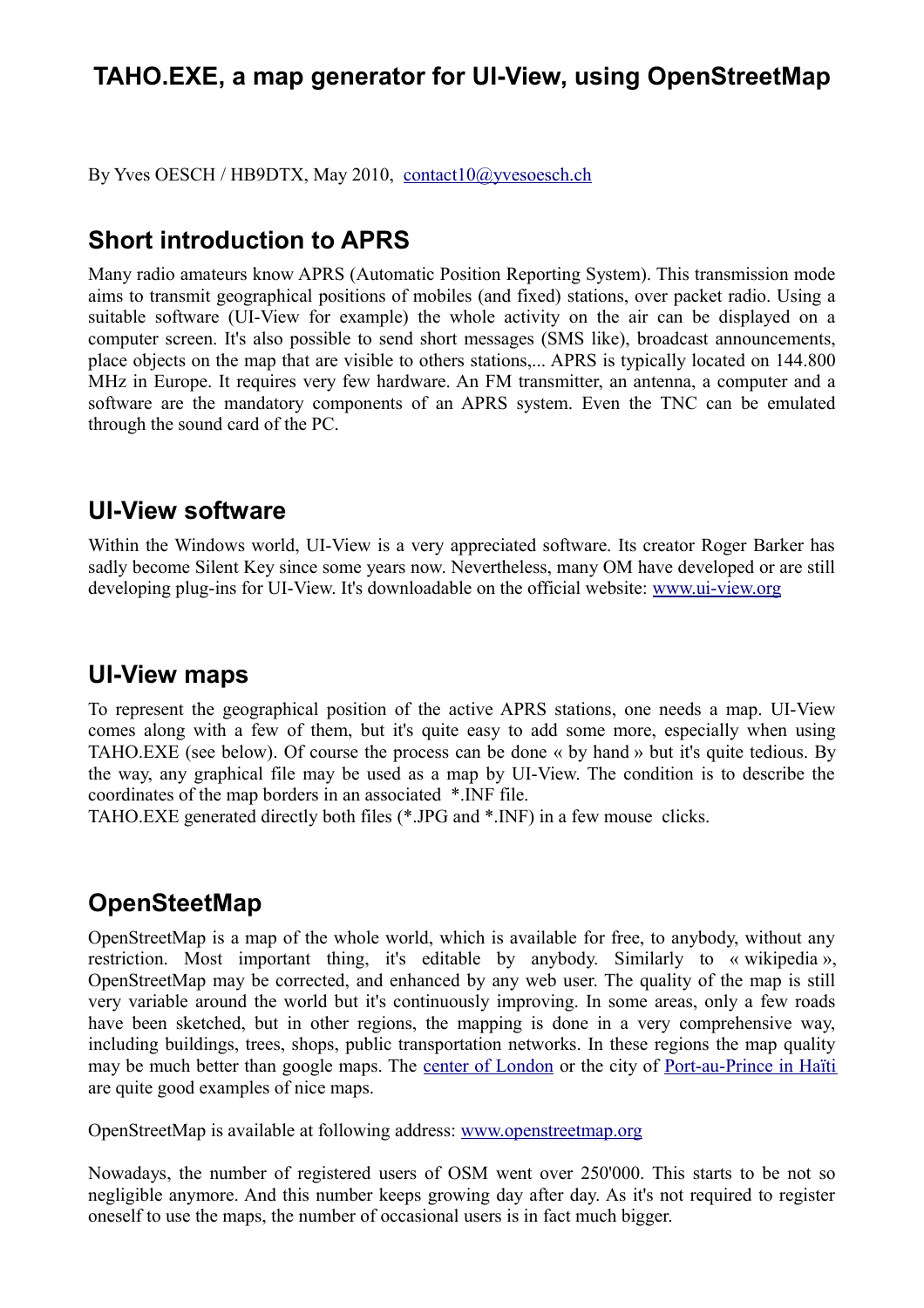By the way, if your village or town is not mapped or only with very few details, don't hesitate to contribute by yourself. Just create your login and start adding the missing items. After a few minutes or maximum hours, your work will appear on OpenStreetMap.

# **TAHO.EXE, the converter**

This small open source software allows to easily generate map files following different formats out of the OpenStreetMap database. I've asked it's author, Dimitri Junker (who is not an amateur radio operator himself) whether it would be possible to add the format needed for UI-View. As an answer, he came back very fast with a new version of the software generating the requires files for UI-View. So nice of him. It seems that the people working within the free software community have a kind of ham-spirit!

## **Downloading TAHO.EXE**

Let's start to be serious. Where to find TAHO.EXE. Answer, on its author website:

<http://www.dimitri-junker.de/html/openstreetmap.html>

# **Using TAHO.EXE**

Using TAHO.EXE is fairly simple. In a few mouse clicks you'll have generated your first map for UI-View. Nevertheless, a detailed step-by-step procedure is available on OpenStreetMap's wiki. Therefore I won't describe the whole procedure here.

This user manual has been translated in french and german as well.

**[http://wiki.openstreetmap.org/wiki/OSM\\_Map\\_On\\_UI-View](http://wiki.openstreetmap.org/wiki/OSM_Map_On_UI-View)**

## **Conclusions**

For those who are active in APRS with Ui-View, TAHO.EXE is a very convenient add-on. And it's easy to use.

If you need geographical maps, OpenStreetMap is a free and restriction less map source. Please consider it.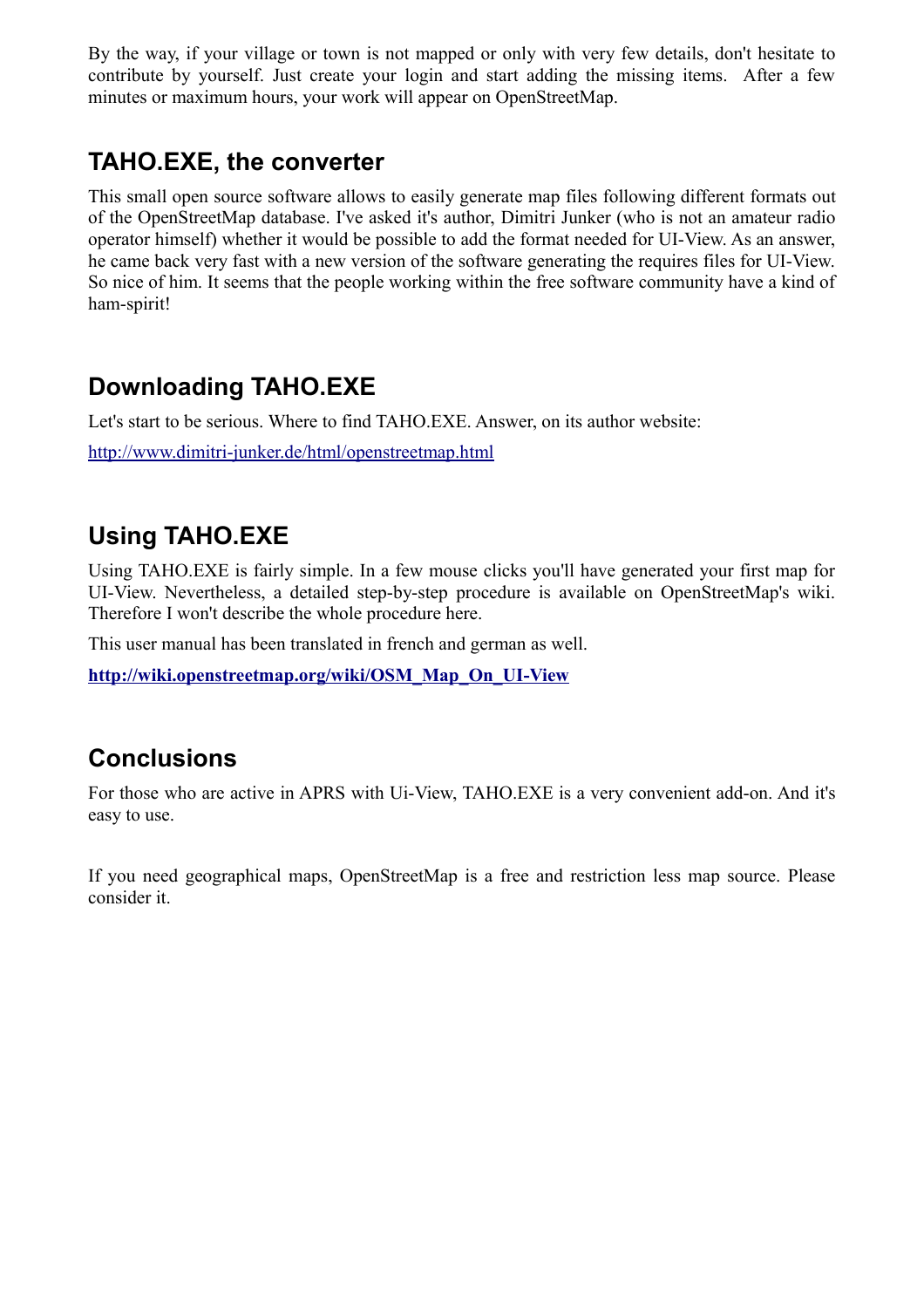



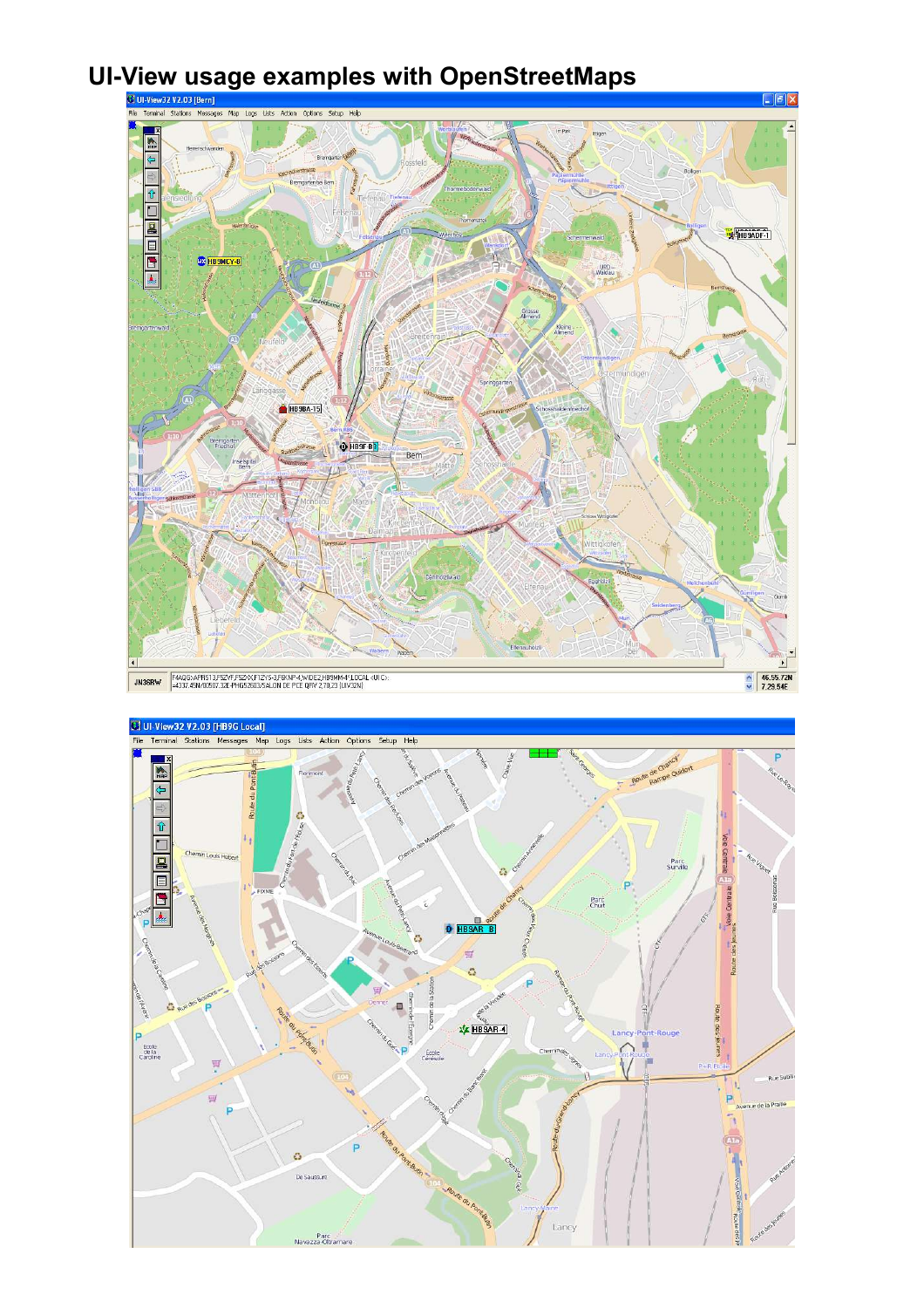